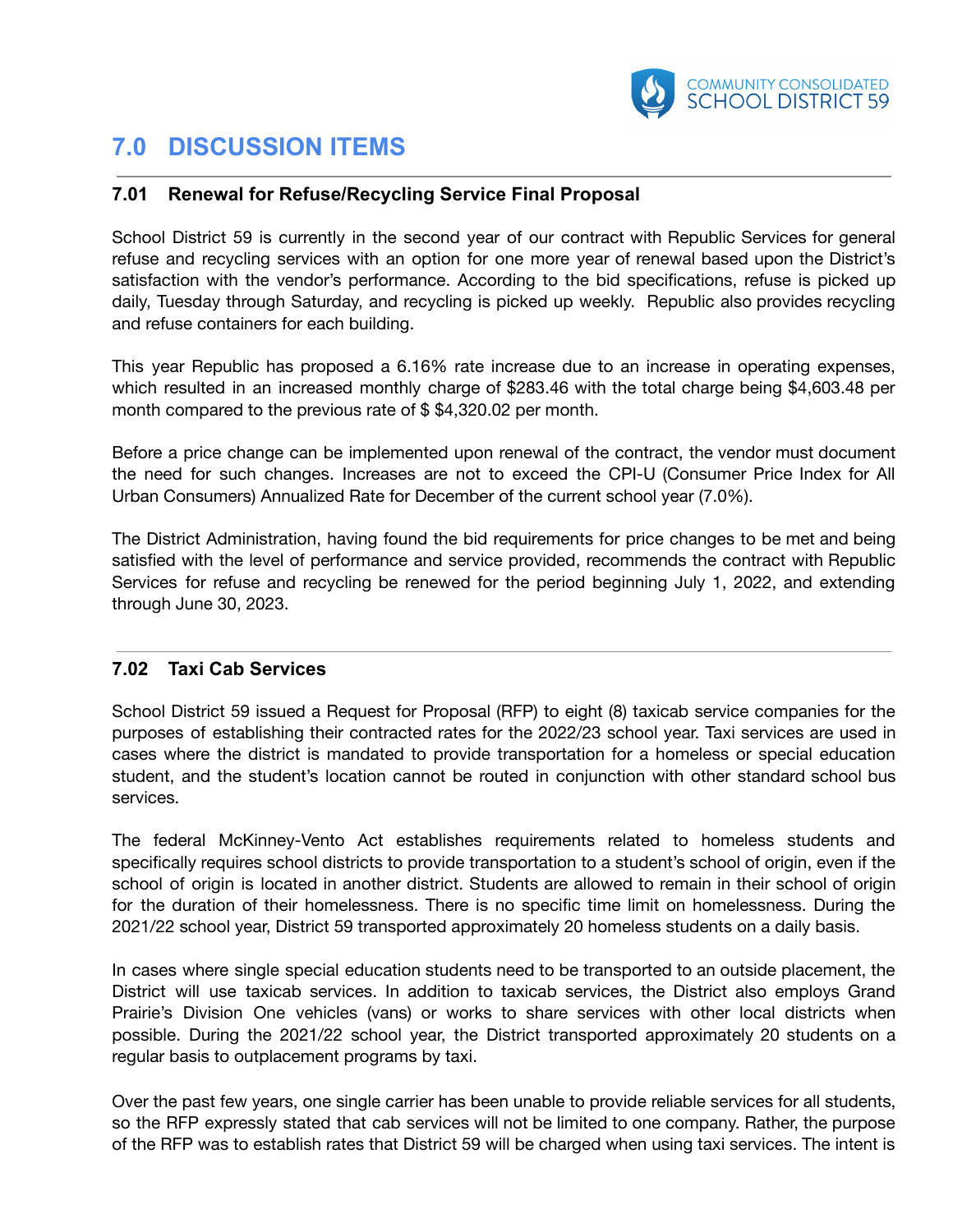

to assign a route to the cab company best suited to meet the needs of the District and the student, both from a cost and quality of service perspective.

The taxicab contractor must provide, at its sole cost and expense, the appropriate number of vehicles with equipment in strict compliance with State and Federal standards and must employ qualified and properly licensed drivers. The term of the contract is for one year beginning August 12, 2022, through August 12, 2023.

Three (3) proposals were received for taxicab service rates for the 2022/23 school year. The District has stipulated not all services will be awarded to one company. Below are the approved rates as quoted for the following taxicab companies.

|                     | <b>CitiCare</b> | 303     | Zum     |
|---------------------|-----------------|---------|---------|
| Min. Trip<br>Charge | \$26.00         | \$48.00 | \$70.00 |
| <b>Base Rate</b>    | \$0.00          | \$48.00 | \$70.00 |
| <b>Per Mile</b>     | \$2.60          | \$2.99  | \$2.95  |

Here are the expenses of cabs over the last several years:

|                       |                    | 2021-22             | 2020-21             | 2019-20             | 2018-19             |
|-----------------------|--------------------|---------------------|---------------------|---------------------|---------------------|
|                       |                    | <b>Fiscal Years</b> | <b>Fiscal Years</b> | <b>Fiscal Years</b> | <b>Fiscal Years</b> |
| <b>Account Number</b> | <b>Description</b> | <b>Activity</b>     | <b>Activity</b>     | <b>Activity</b>     | <b>Activity</b>     |
| 40E006 2550 3315      | SPED-              |                     |                     |                     |                     |
| 30                    | Placements         | \$94,196.70         | \$32,216.75         | \$163,368.50        | \$123,552.82        |
| 40E099 2550 3315      | $Reg Ed -$         |                     |                     |                     |                     |
| 30                    | Homeless           | \$40,729.80         | \$13,266.15         | \$46,025.55         | \$51,546.20         |
|                       |                    | \$134,926.50        | \$45,482.90         | \$209,394.05        | \$175,099.02        |

## **7.03 Illustrative Math for the Junior High**

In May of 2021, the Board of Education approved a one year pilot of Illustrative Math at the Junior High level. During the 2021-22 school year, a math implementation team was created to support the implementation plan of Illustrative Math in grades K-8. The math implementation team and the implementation plan included the following forms of feedback to engage in determining next steps at the junior high schools which resulted in positive feedback around the use of Illustrative Math as our universal core resource at the junior high level: